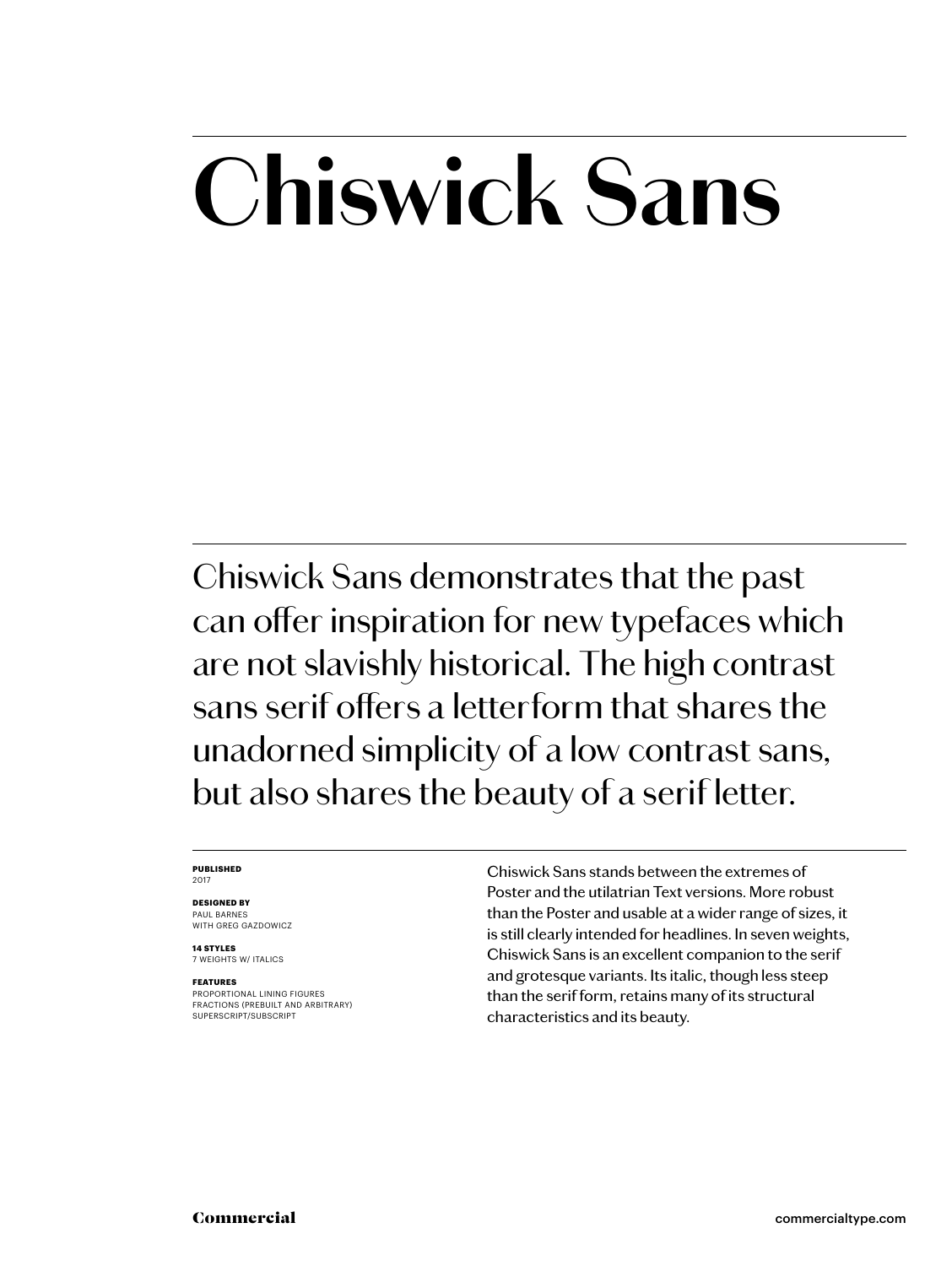Chiswick Sans Thin *Chiswick Sans Thin Italic Chiswick Sans Extralight Chiswick Sans Extralight Italic* Chiswick Sans Light *Chiswick Sans Light Italic* Chiswick Sans Regular *Chiswick Sans Regular Italic* **Chiswick Sans Semibold** *Chiswick Sans Semibold Italic* **Chiswick Sans Bold** *Chiswick Sans Bold Italic* Chiswick Sans Fat *Chiswick Sans Fat Italic*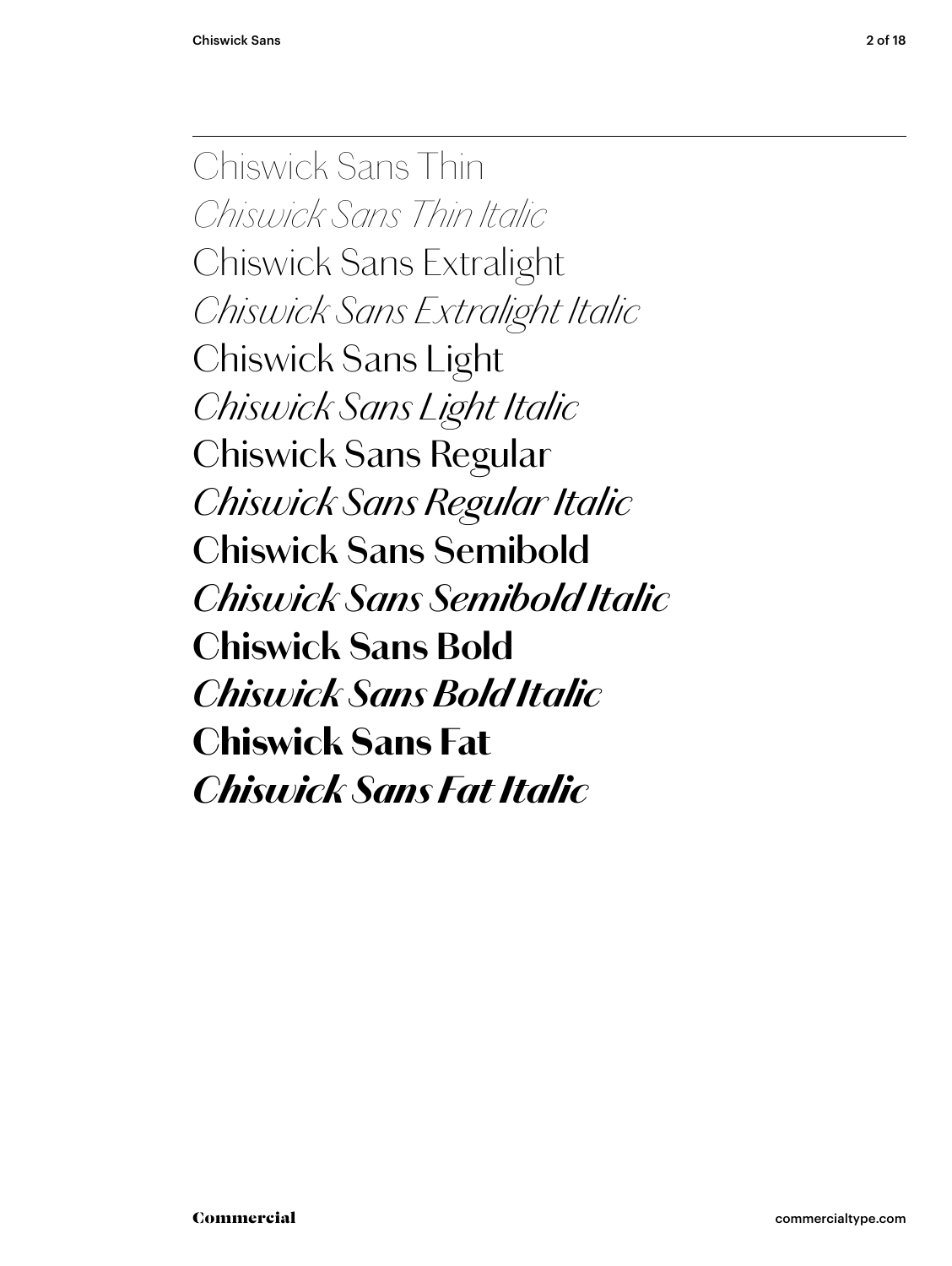### **RECOMMENDED MINIMUM & MAXIMUM SIZES**

CHISWICK SANS TEXT 8 – 18 PT The former English East India Company – established in 1600 – was granted their Royal Charter by Queen Elizabeth. In their initial seven voyages they fitted out for India, their central preserve being opal, cotton, silk cotton, and opium. In 1609 they partnered with

CHISWICK SANS<br>24-90 PT

## Yesterday's news Manifested

CHISWICK SANS POSTER 90 PT+

# Komatik  $\mathsf{a}\mathsf{l}$ BEST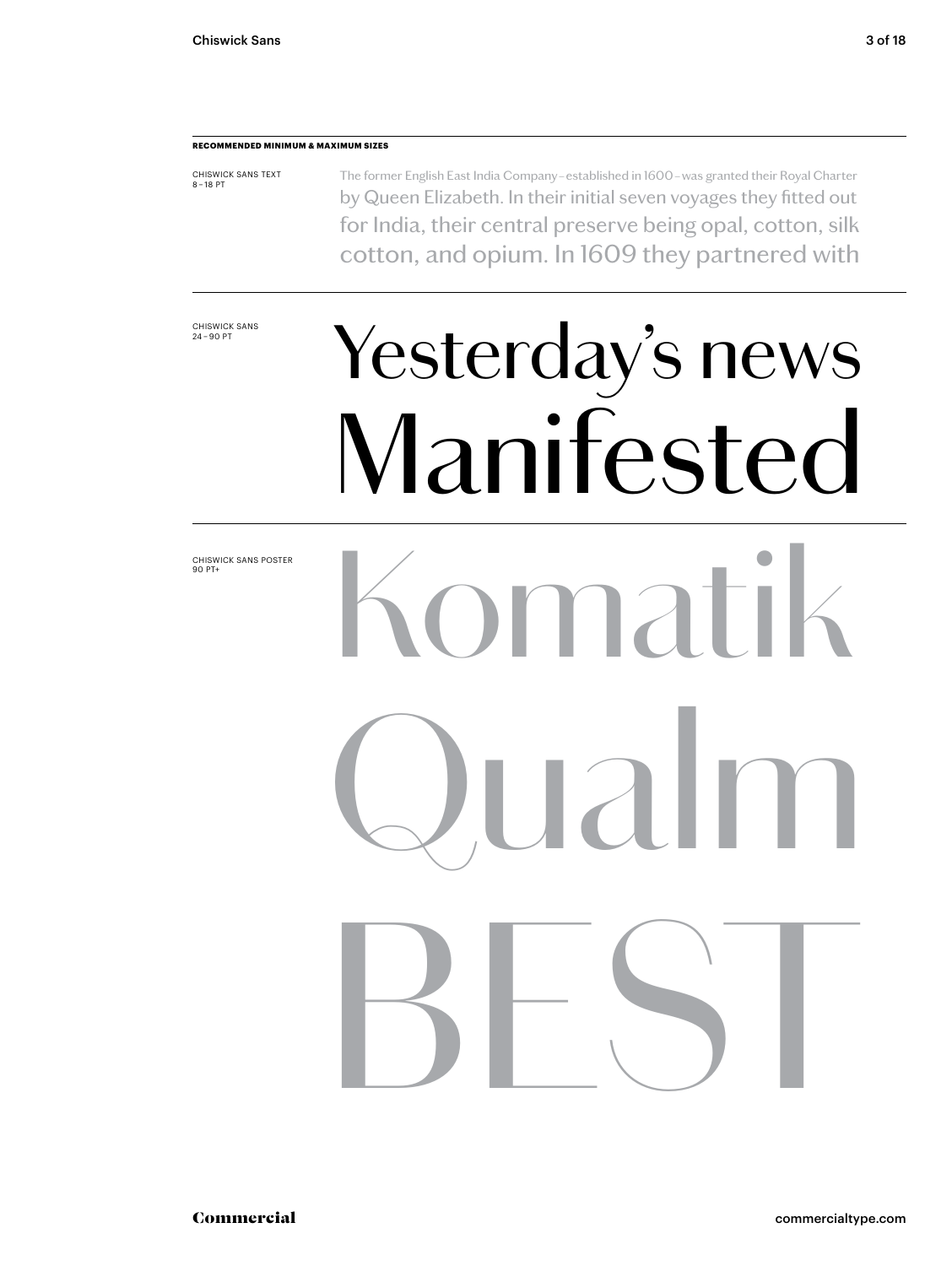## $|\setminus |(-) |$ Domesticación

CHISWICK SANS THIN, 70 PT

*ENCOUNTERS Arrondissement*

CHISWICK SANS THIN ITALIC, 70 PT

## *KOERDISCHE Seevölkerrecht*

CHISWICK SANS EXTRALIGHT, 70 PT

*ACADÊMICOS Choreographer*

CHISWICK SANS EXTRALIGHT ITALIC, 70 PT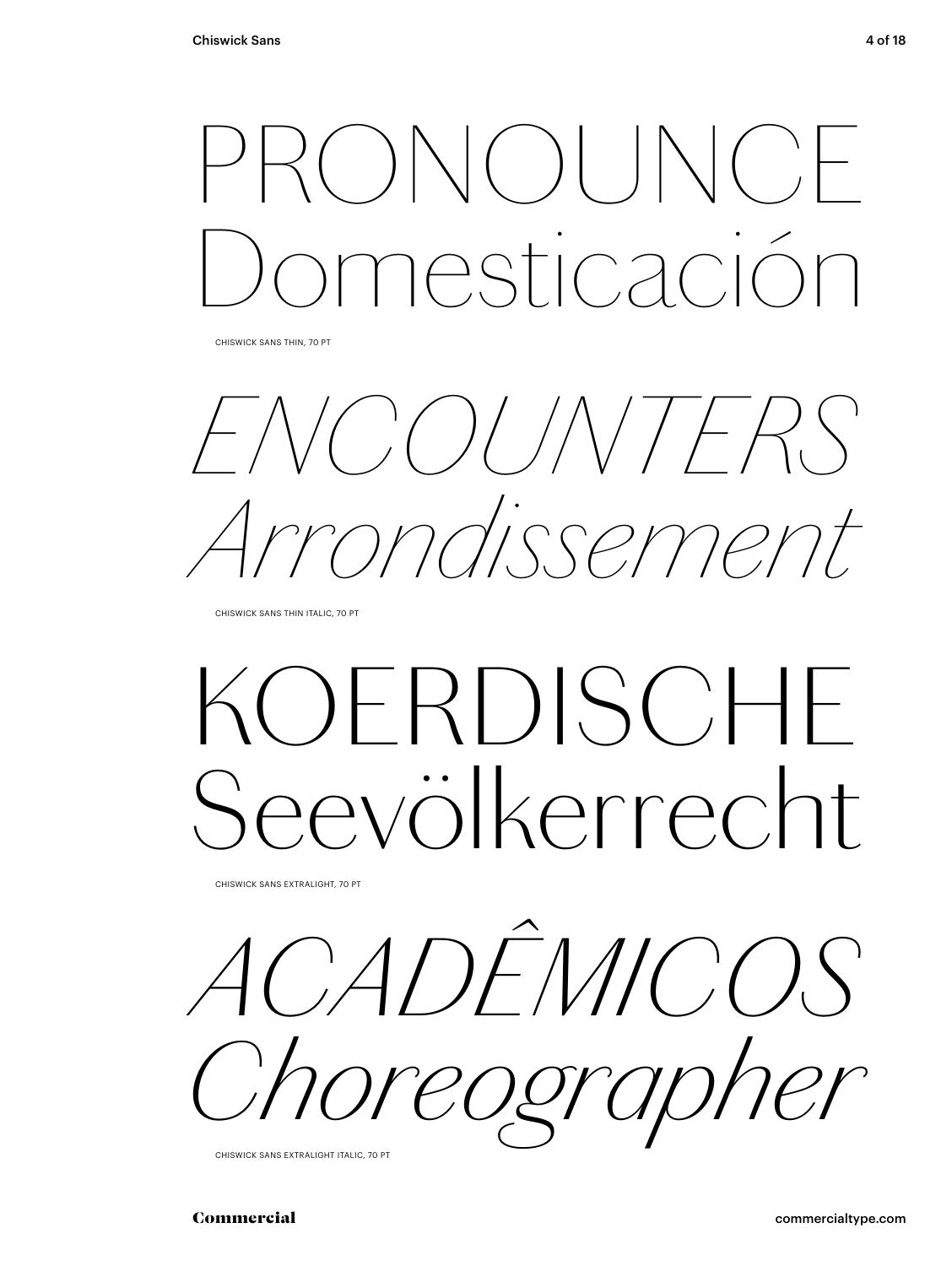## PANORAMSKI ontemplated

CHISWICK SANS LIGHT, 70 PT

*ANNOUNCED Technologically*

CHISWICK SANS LIGHT ITALIC, 70 PT

## EQUIPOTENT Préhistoriques

CHISWICK SANS REGULAR, 70 PT

*GATHERINGS Jälkimmäisten*

CHISWICK SANS REGULAR ITALIC, 70 PT [ALTERNATE R]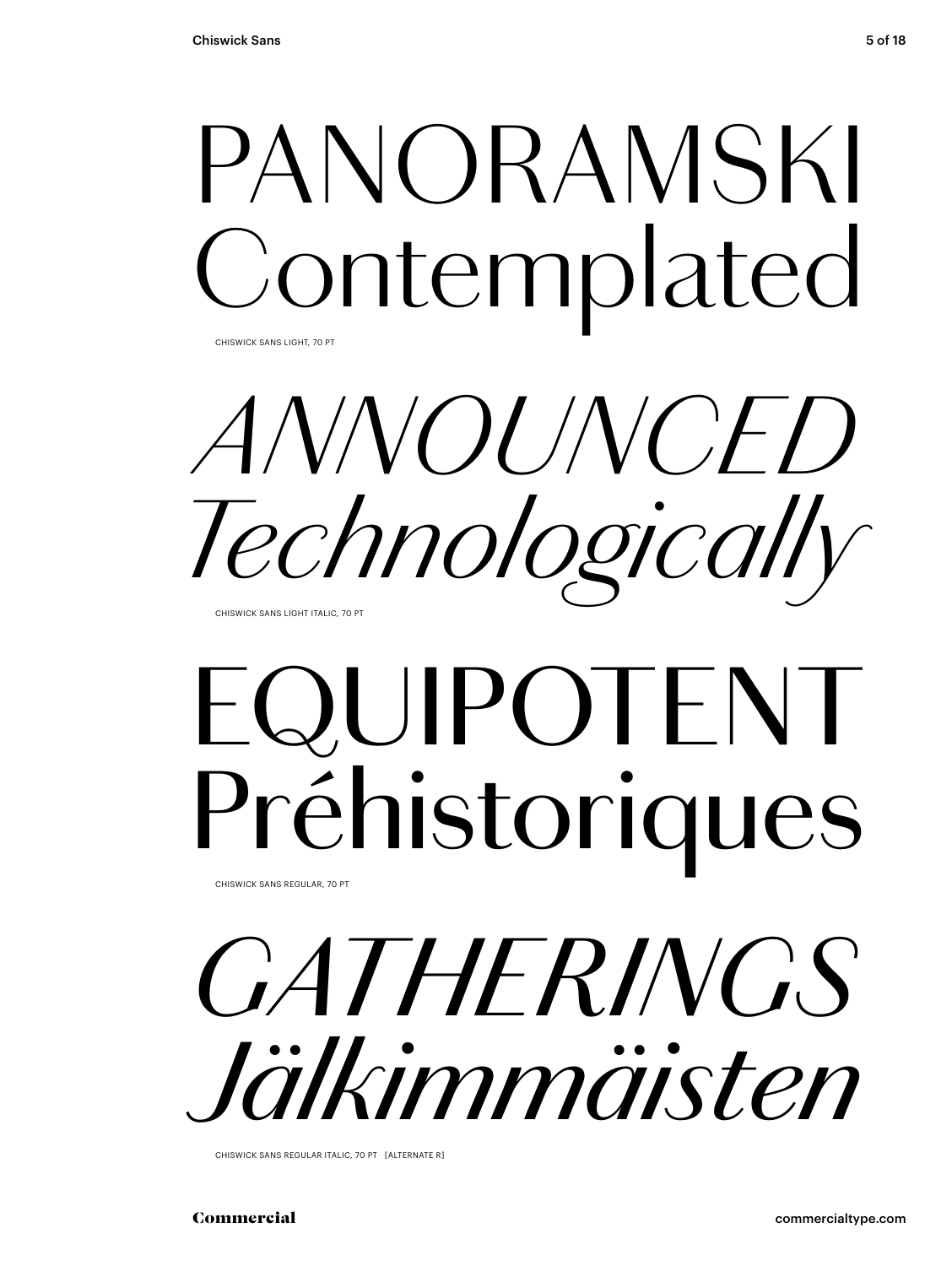## **MIGRATIONS** Nadbrzeżnych

CHISWICK SANS SEMIBOLD, 70 PT [ALTERNATE R]

*JELENTKEZŐ Heterogeneit* CHISWICK SANS SEMIBOLD ITALIC, 70 PT [ALTERNATE g y]

## **ESTHÉTI Iernationals**

CHISWICK SANS BOLD, 70 PT [ALTERNATE Q]



CHISWICK SANS BOLD ITALIC, 70 PT [ALTERNATE s]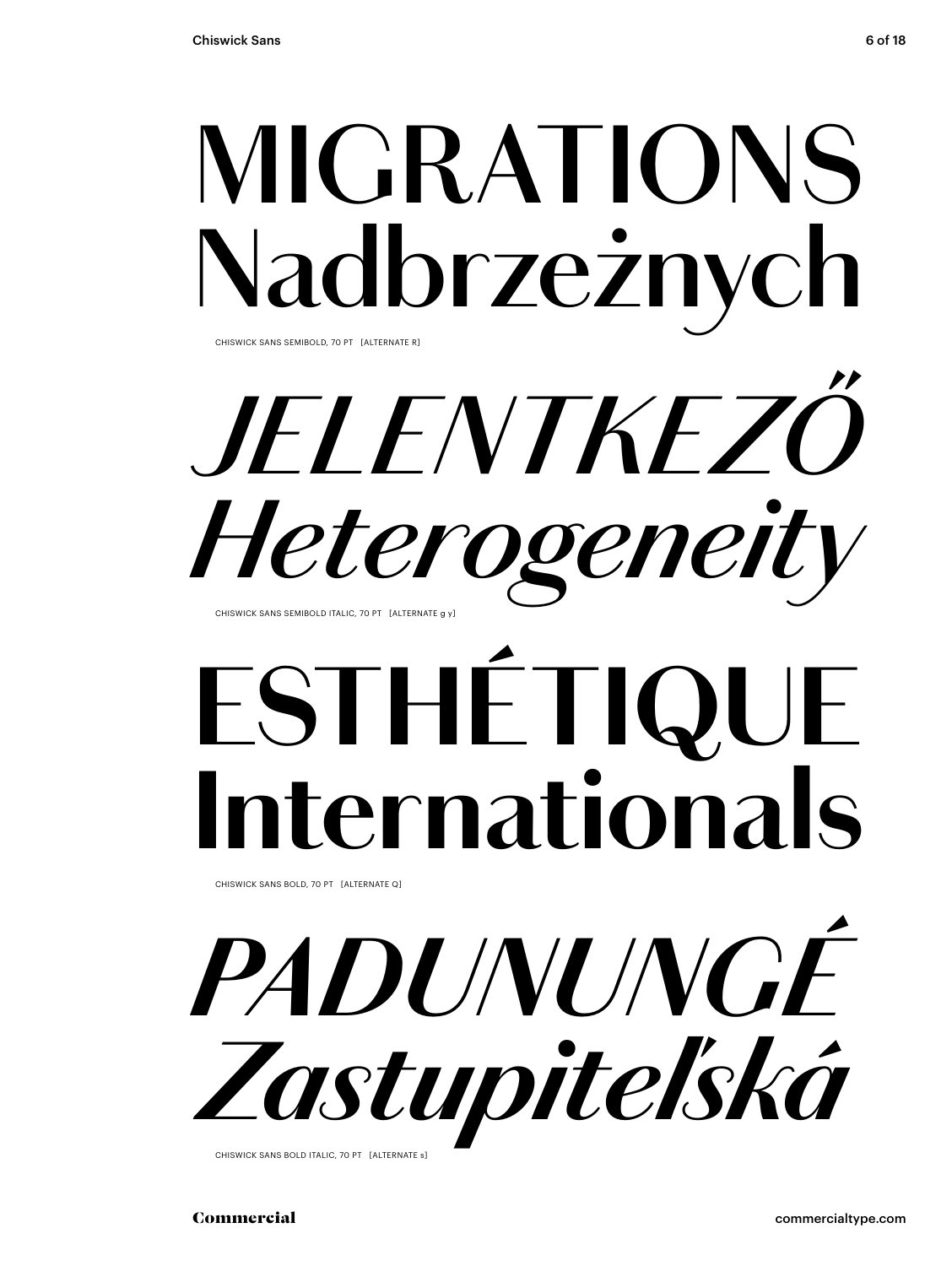## ANALOGOUS Mediterranee

CHISWICK SANS FAT, 70 PT

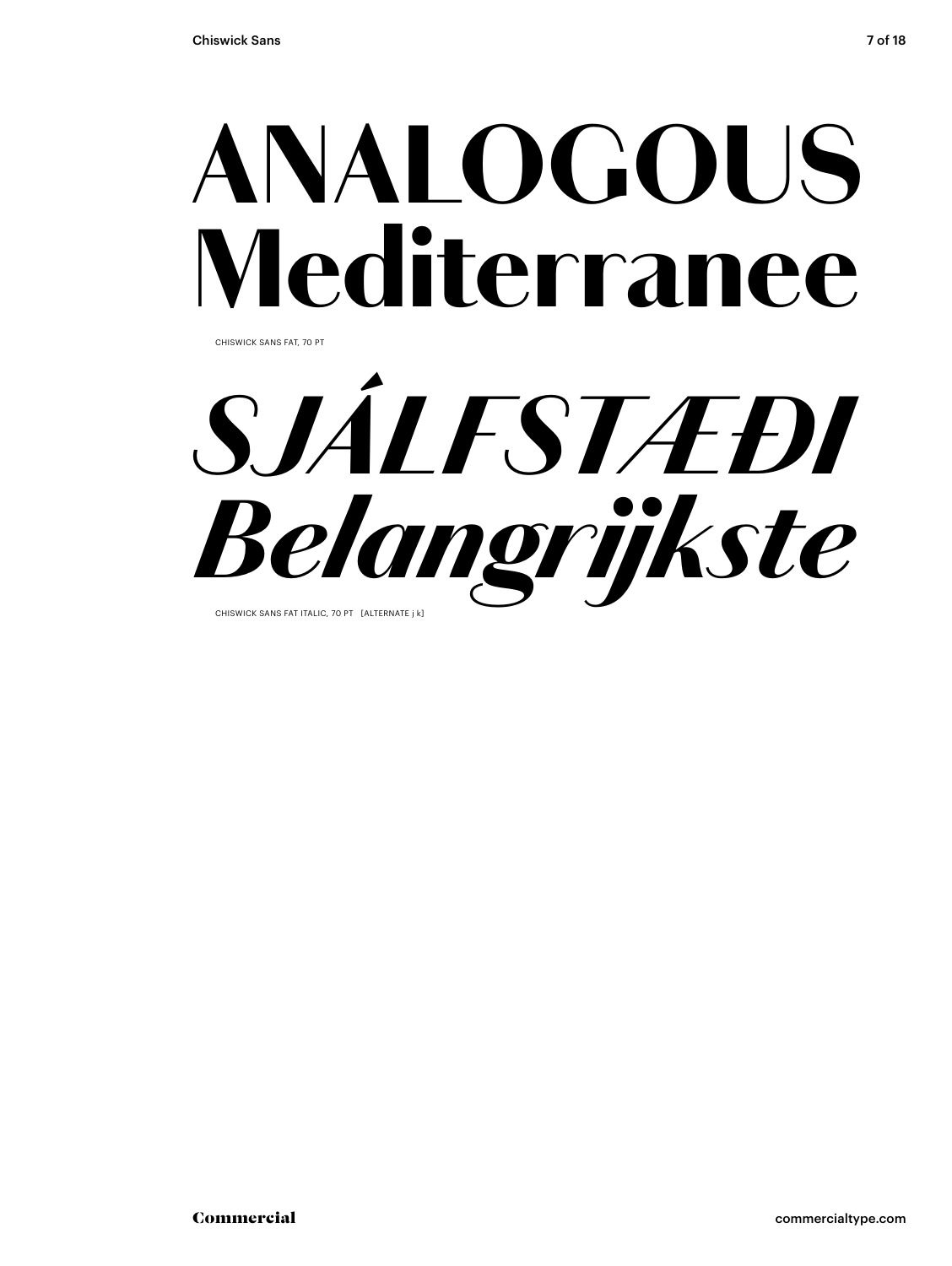

CHISWICK SANS THIN, THIN ITALIC, 40 PT

### *Lúðvík varð meðkonungur PROFITS OF £18,671,209 What of their old collection*

CHISWICK SANS EXTRALIGHT, EXTRALIGHT ITALIC, 40 PT [ALTERNATE f 1 2 8]

### Early years of the republic SUAS CONTRIBUIÇÕES *Fondée le 1 novembre 1974*

CHISWICK SANS LIGHT, LIGHT ITALIC, 40 PT

### Zkáza a následná obnova STATELY & IMPRESSIVE *Widzieliśmy w jego atelier*

CHISWICK SANS REGULAR, REGULAR ITALIC, 40 PT [ALTERNATE y z]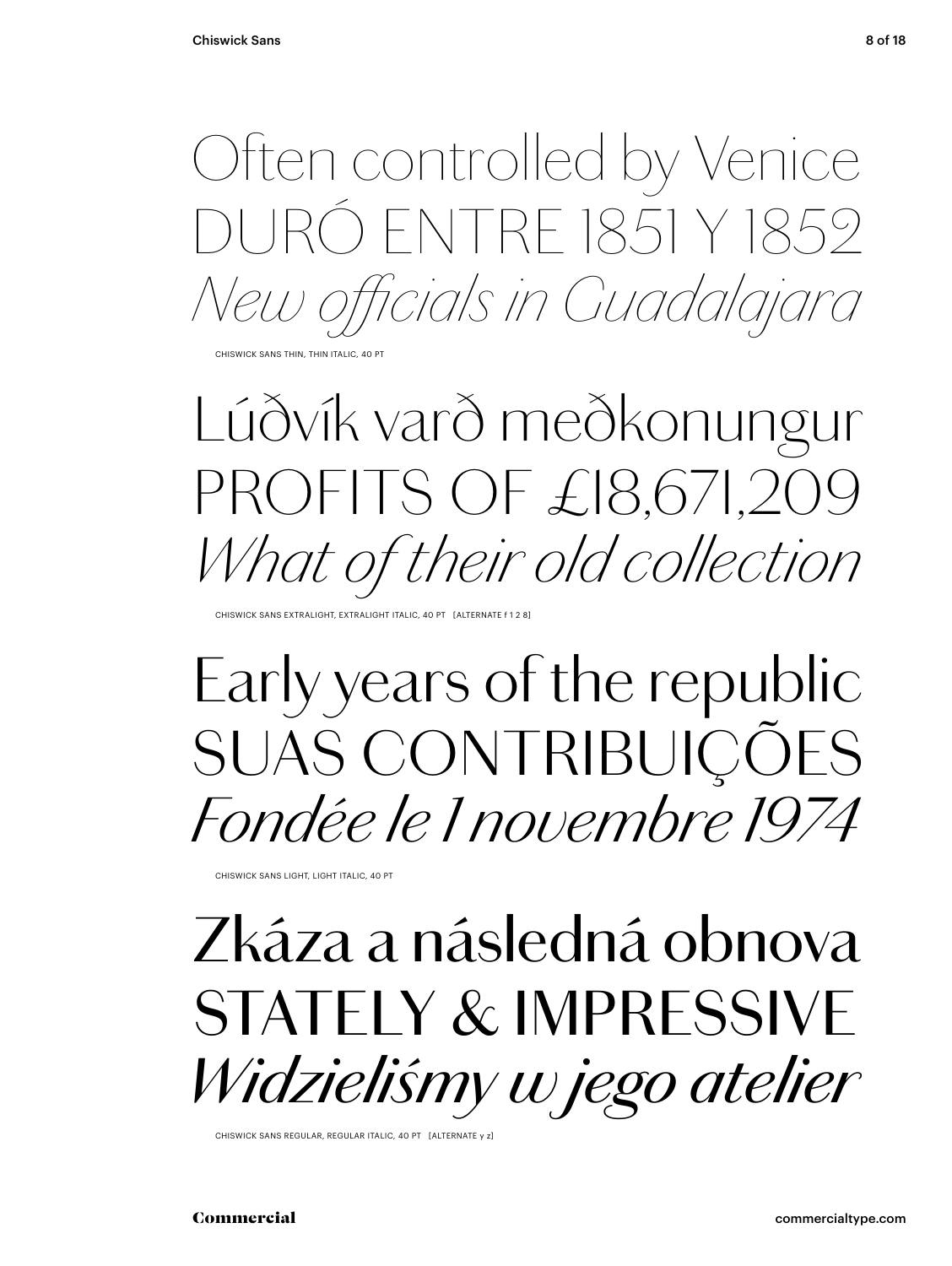### **Engrossing & Gregarious MASSIVE SUPERNOVAE** *Govern as a municipality*

CHISWICK SANS SEMIBOLD, SEMIBOLD ITALIC, 40 PT [ALTERNATE &]

### **Especulación Comercial ÎN CURSUL EXPEDIȚIEI** *Ħafna oqsma teoretiċi u*

CHISWICK SANS BOLD, BOLD ITALIC, 40 PT

### Mittelmeer und Atlantik NORTHERN MARIANAS *Þjóðaratkvæðagreiðslu*

CHISWICK SANS FAT, FAT ITALIC, 40 PT [ALTERNATE ITALIC a j k s]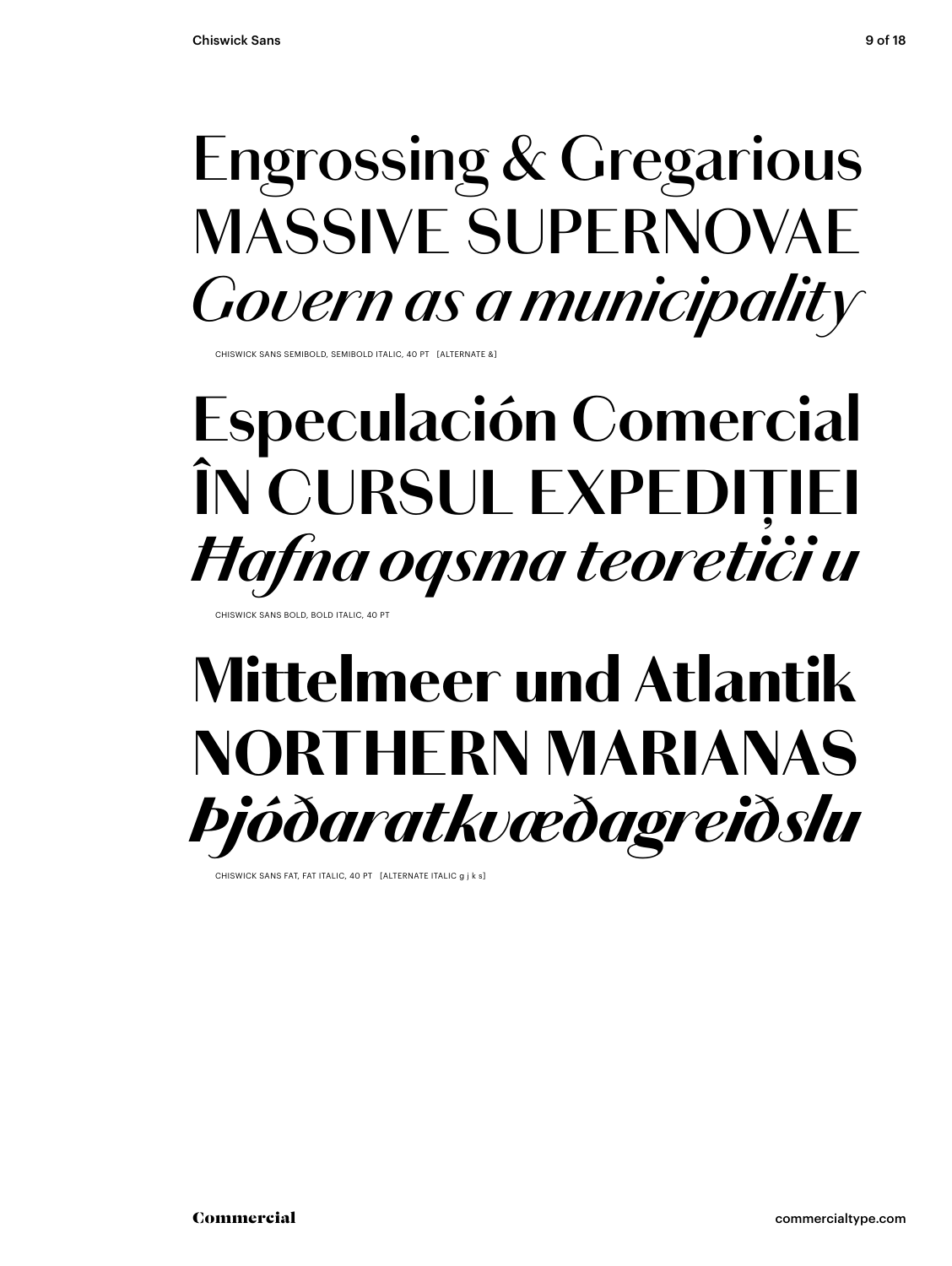EXHIBITIONS OF THE 1821 WORLD'S FAIR An independence referendum held on 7 May *STRATIFIED COMPOSITE VOLCANIC CONE Dodekaneserne indgik i den græske kultursfære*

CHISWICK SANS THIN, THIN ITALIC, 24 PT

*OLD EIGHTEENTH CENTURY CULTIVAR Riippuu sen lämpötilasta ja koostumuksesta SHUCKED OYSTERS ON THE HALF SHELL Les îles sont unifiées en un royaume vers 1875*

CHISWICK SANS EXTRALIGHT, EXTRALIGHT ITALIC, 24 PT [ALTERNATE R]

KESATUAN-KESATUAN INI TERDIRI DARI Naturskjønnheten gjør matvareproduksjon *REGISTERED AT 128,170 SCOVILLE UNITS Azzone Visconti ließ um 1316 zu merkantilen*

CHISWICK SANS LIGHT, LIGHT ITALIC, 24 PT [ALTERNATE 1 2 8]

THE GRISTMILL WAS ON THE ESTUARY Declaró una parte del Museo de la Ciudad *DE BIJNAMEN BABYLON AAN DE RHÔNE Exactly sixty-eight endemic flower varieties*

CHISWICK SANS REGULAR, REGULAR ITALIC, 24 PT [ALTERNATE x y]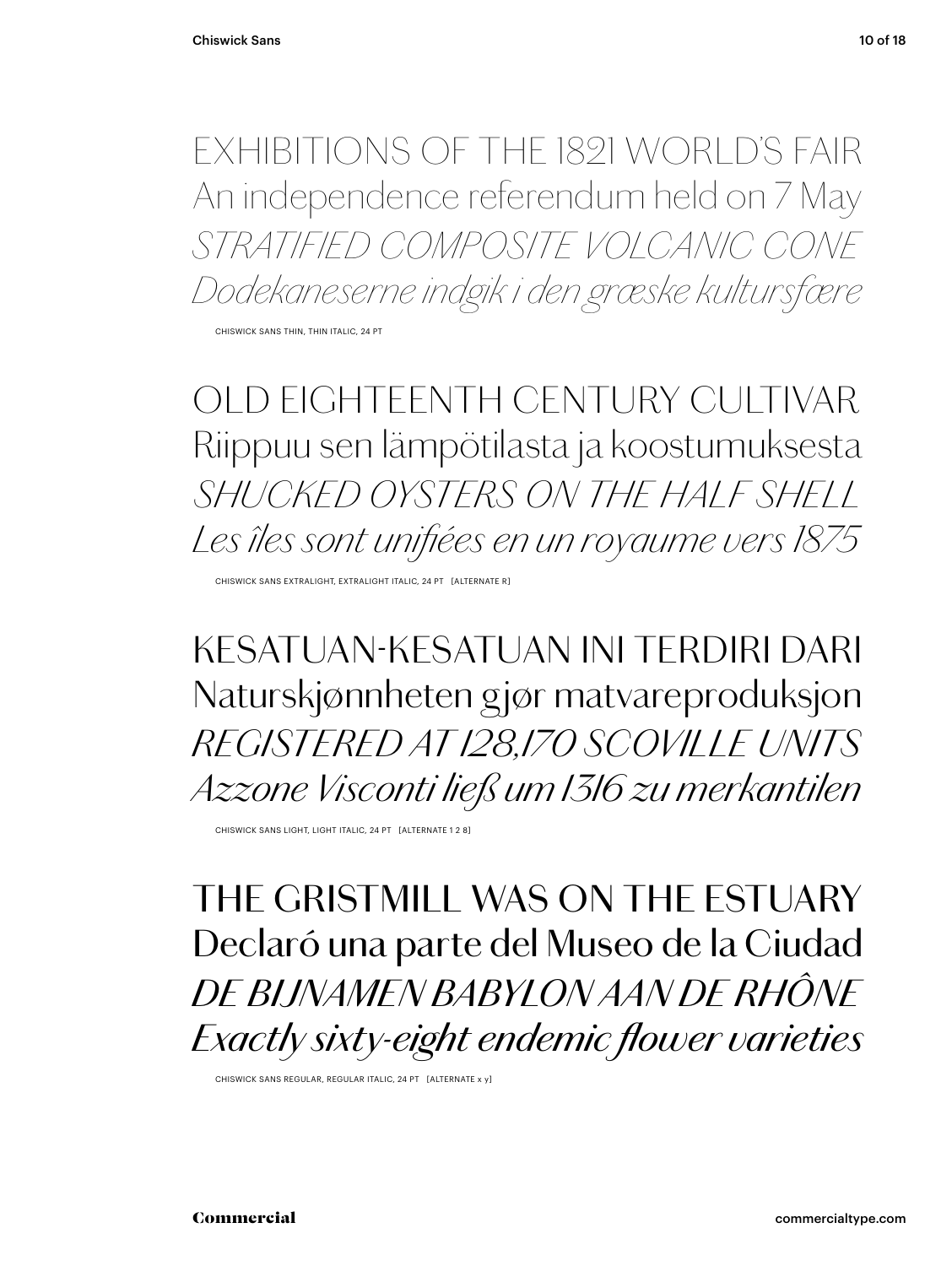### **JELENTŐS ÁSATÁSOKAT A 20. SZÁZAD The decision was made to use broadcasts** *200 YEARS OF INDUSTRIAL PROGRESS Frederick Law Olmsted's collegiate styling*

CHISWICK SANS SEMIBOLD, SEMIBOLD ITALIC, 24 PT

### **ODPRAVA JE OMOGOČILA TUDI PRVO Spoke at the dedication on April 23, 1951** *AT TEMPTED A UNIFIED FIELD THEORY Ľudia sem prichádzali za lepším životom*

CHISWICK SANS BOLD, BOLD ITALIC, 24 PT

### STATE-OF-THE-ART IRRIGATION DUCT Din expediția inițială s-a întors o singură *THE ORIGINS OF PIAZZA DEL DUOMO De ribben van een waaiergewelf vinden*

CHISWICK SANS FAT, FAT ITALIC, 24 PT [ALTERNATE R g]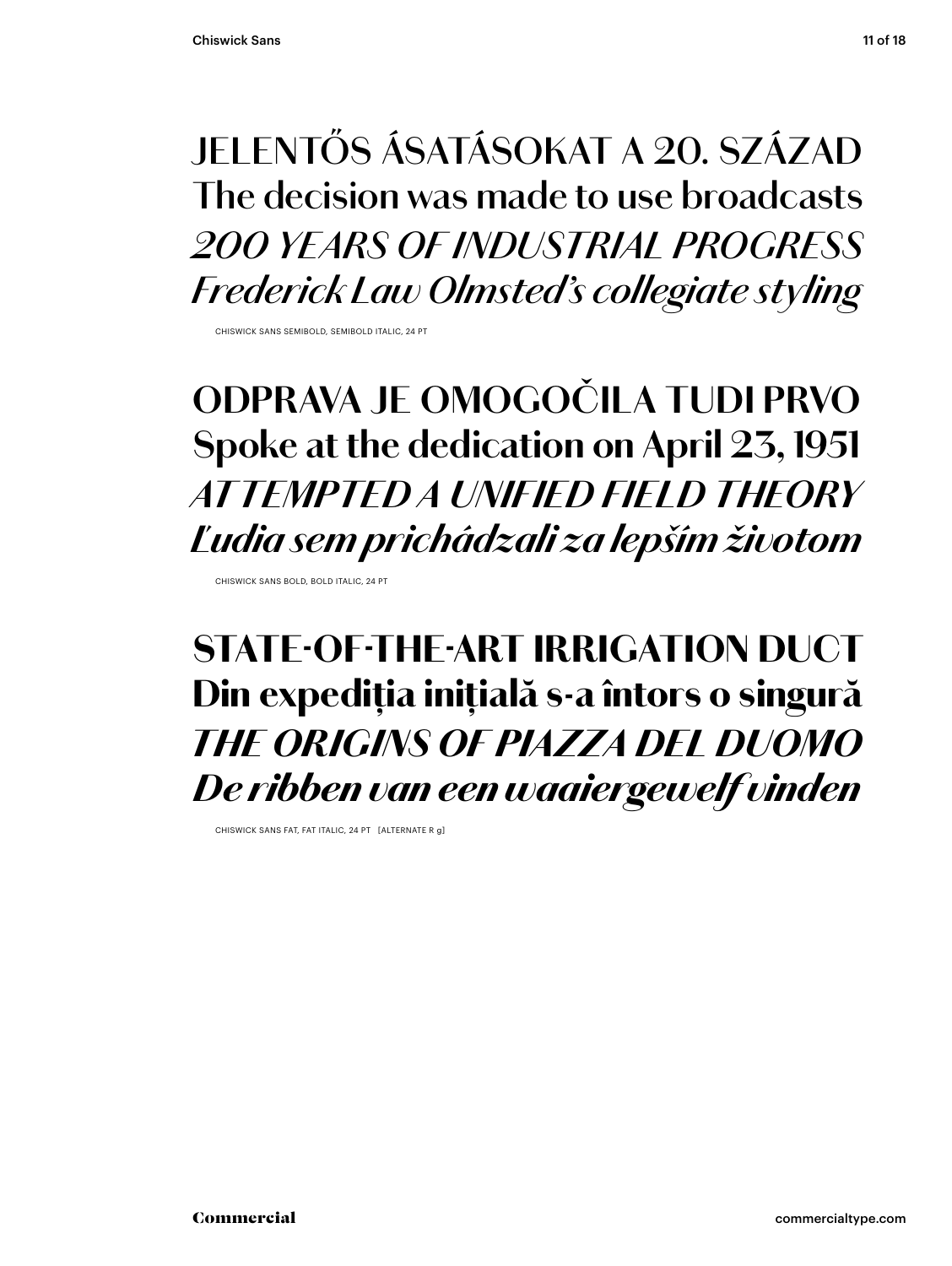### smopolitanism

CHISWICK SANS THIN, 60 PT

### *Aðildarviðræðum*

CHISWICK SANS EXTRALIGHT, 60 PT

### Finanziariamente

CHISWICK SANS LIGHT, 60 PT

## Állatábrázolások

CHISWICK SANS REGULAR, 60 PT

### **Erikoisasemassa**

CHISWICK SANS SEMIBOLD, 60 PT

## **Counterbalance**

CHISWICK SANS BOLD, 60 PT

## *<u>ecommending</u>*

CHISWICK SANS FAT, 60 PT [ALTERNATE R g]

Commercial commercialtype.com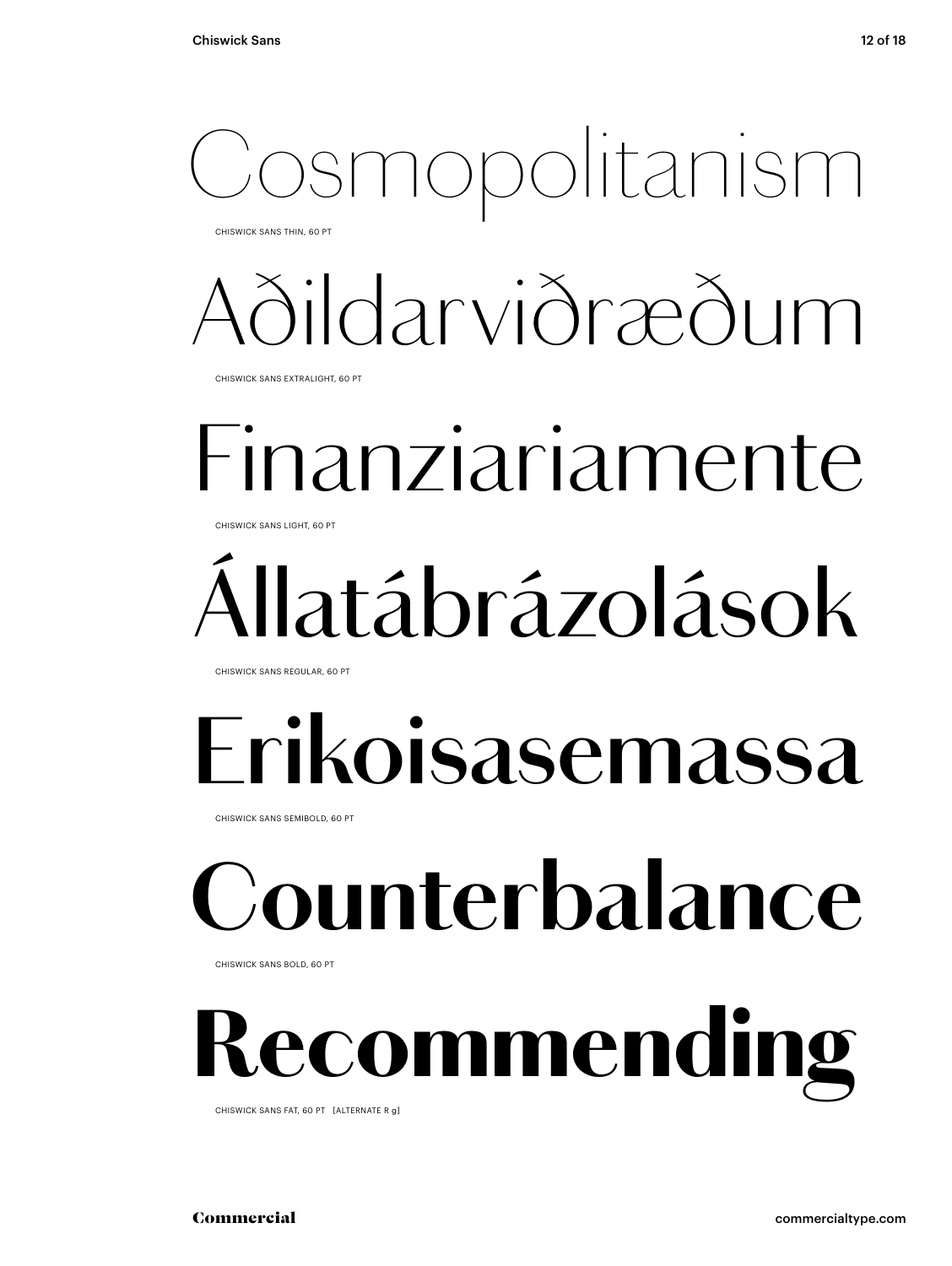*Radioimmunology*

CHISWICK SANS THIN ITALIC, 60 PT [ALTERNATE R]

*Predchádzajúcich*

CHISWICK SANS EXTRALIGHT ITALIC, 60 PT

*Tradicionalmente*

CHISWICK SANS LIGHT ITALIC, 60 PT



CHISWICK SANS REGULAR ITALIC, 60 PT



*Commonwealth*

CHISWICK SANS BOLD ITALIC, 60 PT



CHISWICK SANS FAT ITALIC, 60 PT [ALTERNATE g]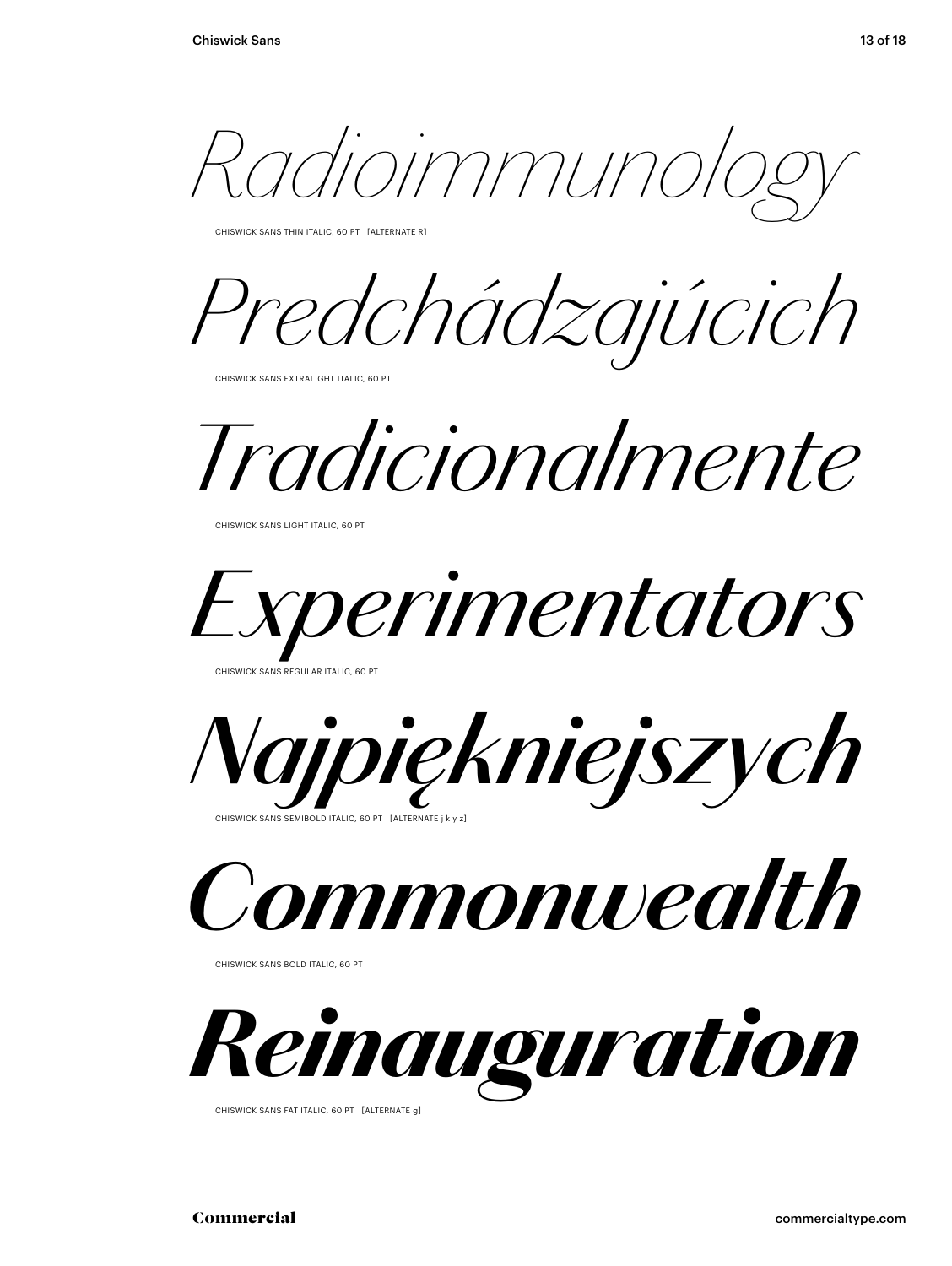| <b>UPPERCASE</b>                        | ABCDEFGHIJKLMNOPQRSTUVWXYZ                                                                                                                  |  |  |
|-----------------------------------------|---------------------------------------------------------------------------------------------------------------------------------------------|--|--|
| LOWERCASE                               | abcdefghijklmnopqrstuvwxyz                                                                                                                  |  |  |
| STANDARD PUNCTUATION                    | $\{ \mathcal{C}_1^1, \mathcal{C}_2^2, \ldots \text{---}() \text{and} \text{---}() \text{and} \text{---}() \text{---}() \text{---} \}$       |  |  |
| ALL CAP PUNCTUATION                     | $ \dot{\mathcal{L}}^{---}()[\,]\{\}/ \langle\mathcal{Q}^{(\mathcal{S}\times\mathcal{S})}\rangle$                                            |  |  |
| LIGATURES                               | fb ff fh fi fi fk fl ffb ffh ffi ffi ffk ffl                                                                                                |  |  |
| PROPORTIONAL LINING<br>default figures  | \$£€\}1234567890¢f%‰ <sup>ao</sup> #°<+=-×÷>'"                                                                                              |  |  |
| PREBUILT FRACTIONS                      | $\frac{1}{9}$ $\frac{1}{5}$ $\frac{2}{5}$ $\frac{1}{4}$ $\frac{3}{4}$ $\frac{1}{8}$ $\frac{3}{8}$ $\frac{5}{8}$ $\frac{7}{8}$               |  |  |
| <b>NUMERATORS &amp;</b><br>DENOMINATORS | 1234567890/1234567890                                                                                                                       |  |  |
| <b>SUPERSCRIPT &amp;</b><br>SUBSCRIPT   | $\parallel$ 1234567890 $\parallel$ 1234567890                                                                                               |  |  |
| STYLISTIC ALTERNATES                    | QR g $\dot{\delta}$ ? $\dot{\delta}$ & RRŘ ĝğgg<br>$128 \frac{11}{2} \frac{21}{3} \frac{1}{4} \frac{1}{8}$ $H^{12}$ $H_{12}$ $H^{12}/_{12}$ |  |  |
| <b>ACCENTED UPPERCASE</b>               | ÁÂÀÄÅÃĂĂĀĄÅÆÆÇĆČĈÒĐÉÊÈËĖĖĒĘ<br>ŎĜĢĠĦĤŀĺÎĨĬĨŀĨŀĨĴĶŁĹĽĻĿÑŃŇŅŇŎÔŎŎ<br>ÕŐŌØØŒŔŘŖŠŚŞŜŞÞŤŢŦÚÛÙÜŬŰŪŲŮ<br>ŨŴŴŴŴŶŶŸĦŽŹŻ                              |  |  |
| ACCENTED LOWER CASE                     | áâàäåããāaåææçćčĉċďđðéêèëěēeğĝģġħ<br>ĥıîîïiijĩiijıķłĺľļŀñńňņ'nŋóôòöõőōøǿœŕřŗßšś<br>şŝşþťţŧúûùüŭűūyůũŵŵŵŵýŷỳÿijžźż                            |  |  |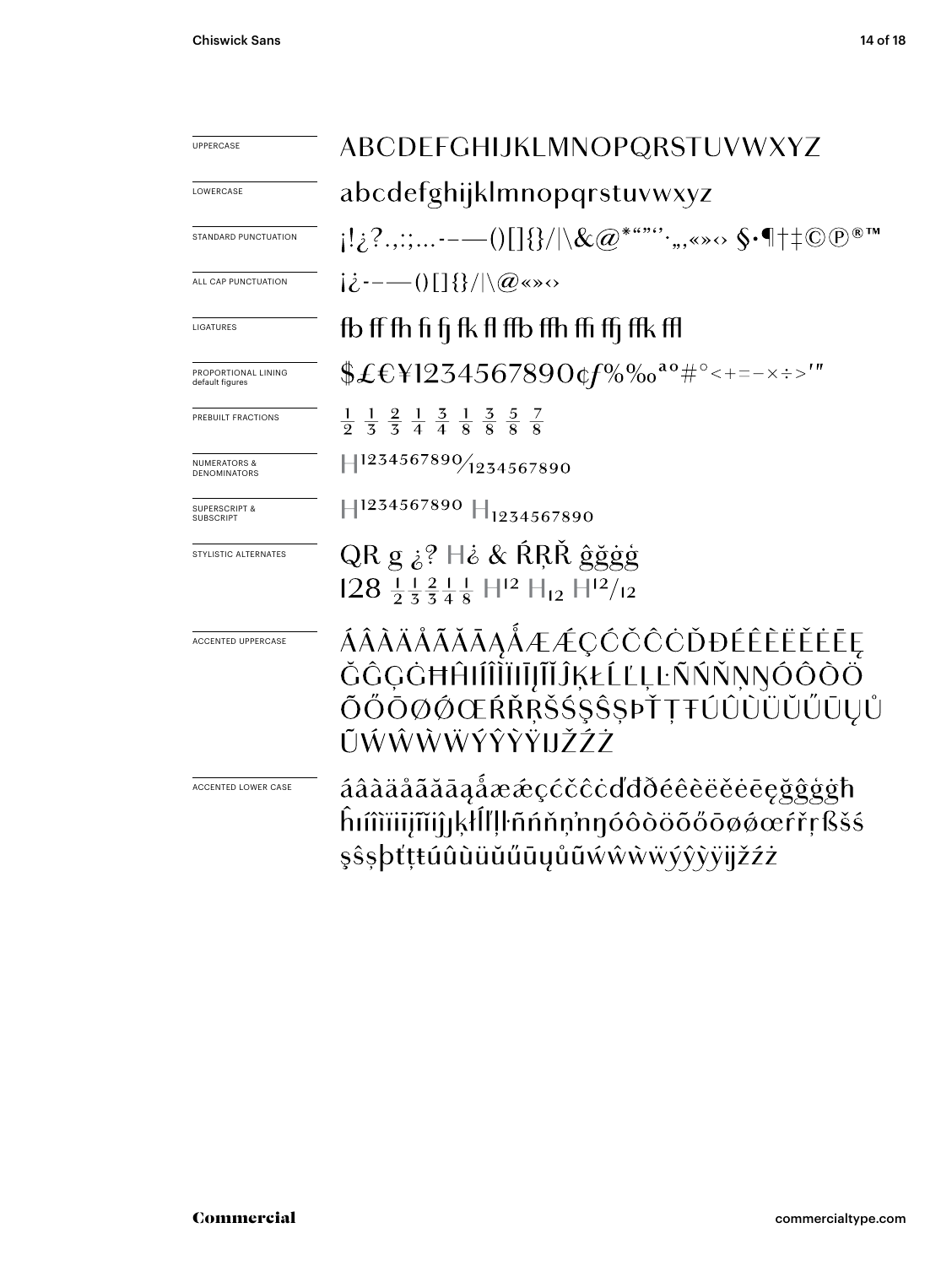| UPPERCASE                                   | ABCDEFGHIJKLMNOPQRSTUVWXYZ                                                                                                                                                                                                                                                                                                            |  |  |
|---------------------------------------------|---------------------------------------------------------------------------------------------------------------------------------------------------------------------------------------------------------------------------------------------------------------------------------------------------------------------------------------|--|--|
| LOWERCASE                                   | abcdefghijklmnopqrstuvwxyz                                                                                                                                                                                                                                                                                                            |  |  |
| STANDARD PUNCTUATION                        | $\frac{1}{2}$ , $\frac{2}{3}$ , $\frac{2}{3}$ , $\frac{2}{3}$ , $\frac{2}{3}$ , $\frac{2}{3}$ $\frac{1}{10}$ $\frac{1}{10}$ $\frac{1}{10}$ $\frac{1}{10}$ $\frac{1}{10}$ $\frac{1}{10}$ $\frac{1}{10}$ $\frac{1}{10}$ $\frac{1}{10}$ $\frac{1}{10}$ $\frac{1}{10}$ $\frac{1}{10}$ $\frac{1}{10}$ $\frac{1}{10}$ $\$<br>$\circledR$ TM |  |  |
| ALL CAP PUNCTUATION                         | $i\dot{\delta}$ --- 0118/\\@«»                                                                                                                                                                                                                                                                                                        |  |  |
| LIGATURES                                   | fbffthfifkflfbfthffiffkfl                                                                                                                                                                                                                                                                                                             |  |  |
| PROPORTIONAL LINING<br>default figures      | \$£€¥1234567890¢f%‰"#°<+=-×÷>'"                                                                                                                                                                                                                                                                                                       |  |  |
| PREBUILT FRACTIONS                          | $\frac{1}{9}$ $\frac{1}{5}$ $\frac{2}{5}$ $\frac{1}{4}$ $\frac{3}{8}$ $\frac{1}{8}$ $\frac{3}{8}$ $\frac{5}{8}$ $\frac{7}{8}$                                                                                                                                                                                                         |  |  |
| <b>NUMERATORS &amp;</b><br>DENOMINATORS     | 11234567890/1234567890                                                                                                                                                                                                                                                                                                                |  |  |
| <b>SUPERSCRIPT &amp;</b><br><b>UBSCRIPT</b> | H <sub>1234567890</sub> H <sub>1234567890</sub>                                                                                                                                                                                                                                                                                       |  |  |
| STYLISTIC ALTERNATES                        | QR fjgksxyz ¿? H¿ &<br>RŖŔĴŧŋĝğġģķśŝşšşśýÿŷỳźżžź<br>$128$ $\frac{1}{2}$ $\frac{2}{3}$ $\frac{1}{4}$ $\frac{1}{8}$ $H^{12}$ $H_{12}$ $H^{12}/_{12}$                                                                                                                                                                                    |  |  |
| <b>ACCENTED UPPERCASE</b>                   | ÁÂÀÄÅÃĂĂĄÅÆÆÇĆČĈÒĐÉÊÈËĔĒĘŎ<br>ĜĢĠĦĤŀĺĤĬIJĨĬĴĶŁĹĽĻĿÑŃŇŅŊÓÔŎŎŐŐ<br>ŌØÓŒŔŘŖŠŚŞŜŞÞŤŢŦÚÛÙÜŬŰŨŲŮŨŴ<br>ŴŴŴŶŶŶŸĦŽŹŻ                                                                                                                                                                                                                           |  |  |
| ACCENTED LOWER CASE                         | áâàäåããāgåææçćčĉċďđðéêèëĕēeğĝģģħh<br>ıíîìiiijĩiijjŖĦŢŀñńňņ'nŋóôòöõőōøǿœŕřŗßšśşŝ<br>şþťţŧúûùüŭűũųůũŵŵŵŭýŷỳÿjžźż                                                                                                                                                                                                                        |  |  |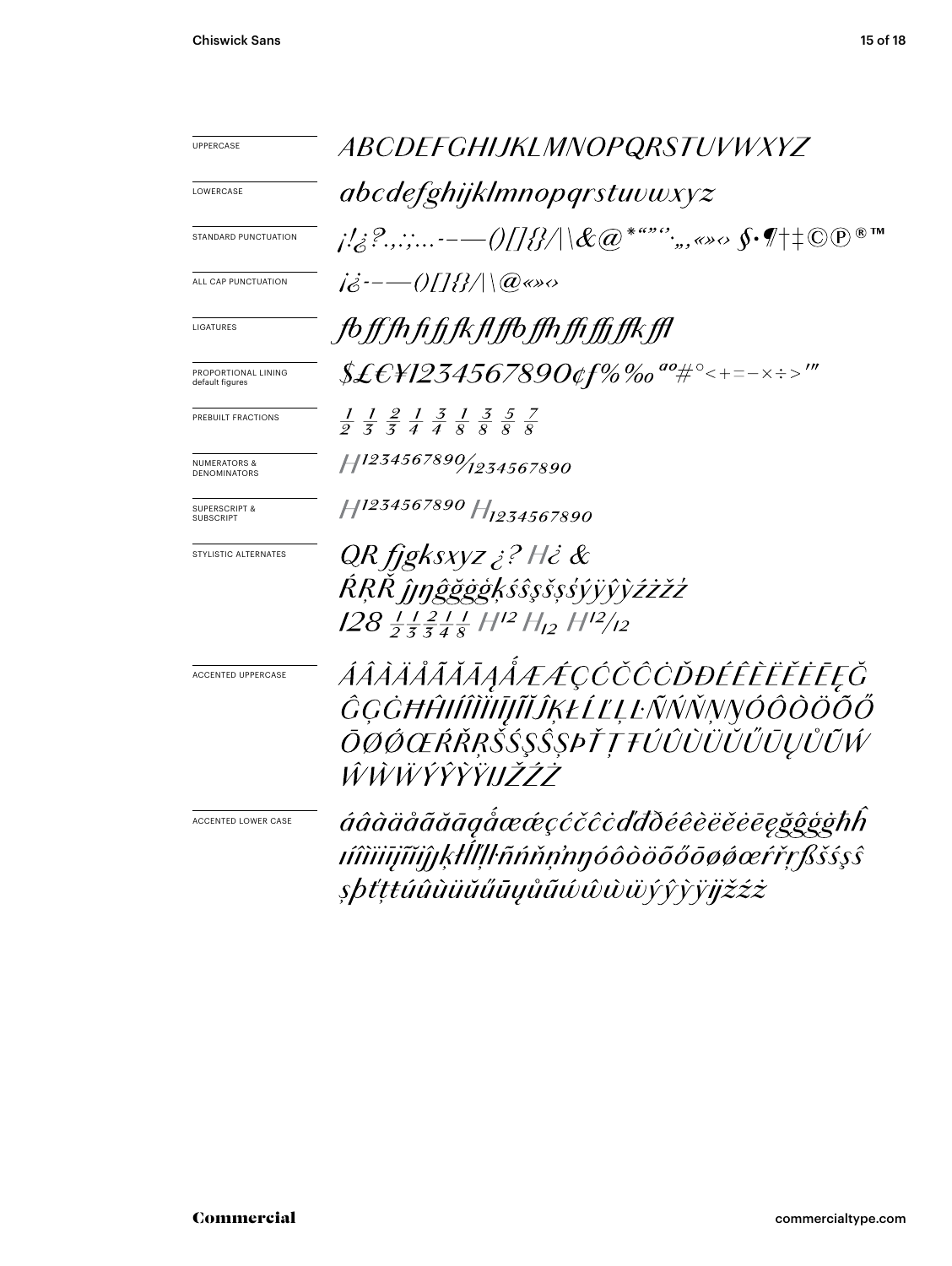| <b>OPENTYPE FEATURES</b><br><b>FAMILY WIDE</b>           | <b>DEACTIVATED</b>                                | <b>ACTIVATED</b>                                                                                                 |
|----------------------------------------------------------|---------------------------------------------------|------------------------------------------------------------------------------------------------------------------|
| ALL CAPS<br>opens up spacing, moves<br>punctuation up    | 1 Gal. [3.78 L] @ £20                             | $ICAL.$ [3.78 L] @ £20                                                                                           |
| PROPORTIONAL LINING<br>default figures                   | $$3,460$ €1,895<br>May:<br>¥7,031 £7,215<br>June: | $$3,460$ €1,895<br>May:<br>¥7,031 £7,215<br>June:                                                                |
| PREBUILT FRACTIONS                                       | 21/21/32/31/43/4                                  | $2\frac{1}{2}$ $\frac{1}{3}$ $\frac{2}{4}$ $\frac{1}{4}$ $\frac{3}{8}$ $\frac{3}{8}$ $\frac{5}{8}$ $\frac{7}{8}$ |
| ARBITRARY FRACTIONS<br>ignores numeric date format       | 21/06/15 & 2 8/11 6/92                            | $21/06/15 & 2\%1\%2$                                                                                             |
| <b>DENOMINATOR</b><br>for making arbitrary fractions     | 0123456789 012345                                 | 0123456789 0123456789                                                                                            |
| <b>NUMERATOR</b><br>for making arbitrary fractions       | 0123456789 012345                                 | 0123456789 0123456789                                                                                            |
| SUPERSCRIPT/SUPERIOR                                     | $x78 + y13 \times z54 - a426$                     | $X^{78} + Y^{13} \times Z^{54} - Z^{426}$                                                                        |
| SUBSCRIPT/INFERIOR                                       | $x78 + y13 \times z54 - a426$                     | $X_{78}$ + $Y_{13}$ $\times$ Z <sub>54</sub> – $a_{426}$                                                         |
| <b>LANGUAGE FEATURE</b><br>Polski (Polish) kreska accent | <b>SLADY możliwość</b>                            | SLADY możliwość                                                                                                  |
| <b>LANGUAGE FEATURE</b><br>Română ș accent               | ÎNSUȘI faimoși știri                              | INSUȘI faimoși știri                                                                                             |
| <b>LANGUAGE FEATURE</b><br>Nederlands IJ glyph           | VRIJDAG rijk zijds                                | VRIJDAG rijk zijds                                                                                               |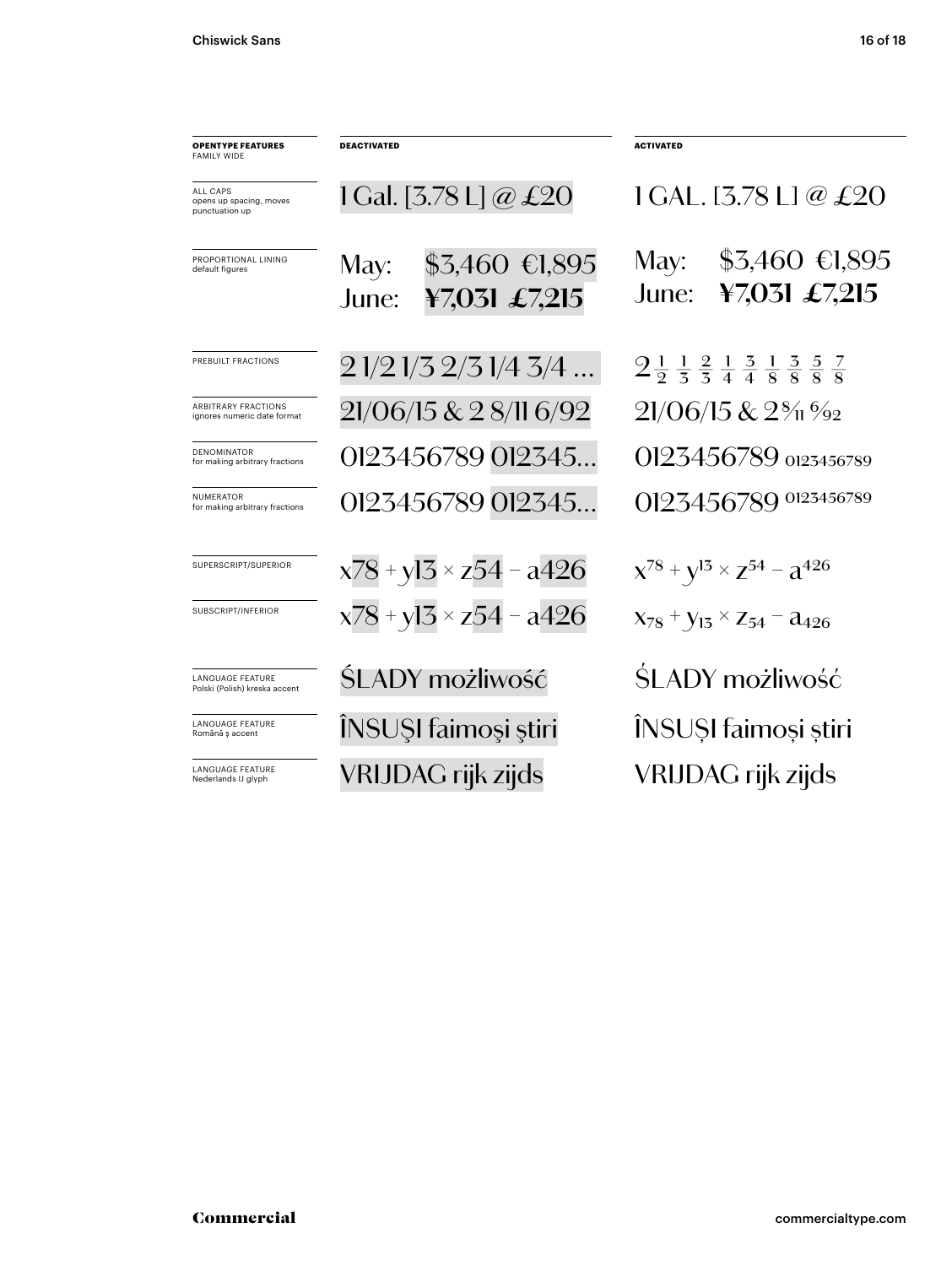STYLISTIC SET 01 alternate R

STYLISTIC SET 04 alternate g

STYLISTIC SET 10 alternate 1 2 8

**OPENTYPE FEATURES** ROMAN

STYLISTIC SET 02 alternate Q

STYLISTIC SET 11 alternate ?

STYLISTIC SET 13 alternate &

STYLISTIC ALTERNATES Illustrator/Photoshop

### **OPENTYPE FEATURES** ITALIC



STYLISTIC SET 05 alternate k x y :

STYLISTIC SET 07 alternate f j

STYLISTIC SET 08 alternate s

STYLISTIC SET 12 alternate ?

STYLISTIC ALTERNATES Illustrator/Photoshop

### **DEACTIVATED ACTIVATED**

Qualifying Questionings Qualifying Questionings Researches & Develops Researches & Develops ¿Que hora empezamos? ¿Que hora empezamos? Quick 2.18 nights in Rijk Quick 2.18 nights in Rijk

### **DEACTIVATED ACTIVATED**

alternate Q *Quaintly Quadraphonic Quaintly Quadraphonic Lazily extract the stocks Lazily extract the stocks Refilled fifty-five jam jars Refilled fifty-five jam jars Send successive missives Send successive missives Did you make the flight? Did you make the flight? Rigged 1,281 Quay Punts just for a quick, lazy exit*

### **DEACTIVATED ACTIVATED**

Roiling in *Righteousness* Roiling in *Righteousness* Gaining the *high ground* Gaining the *high ground* Nearly *18 species* in 1826 Nearly *18 species* in 1826

*Rigged 1,281 Quay Punts just for a quick, lazy exit*